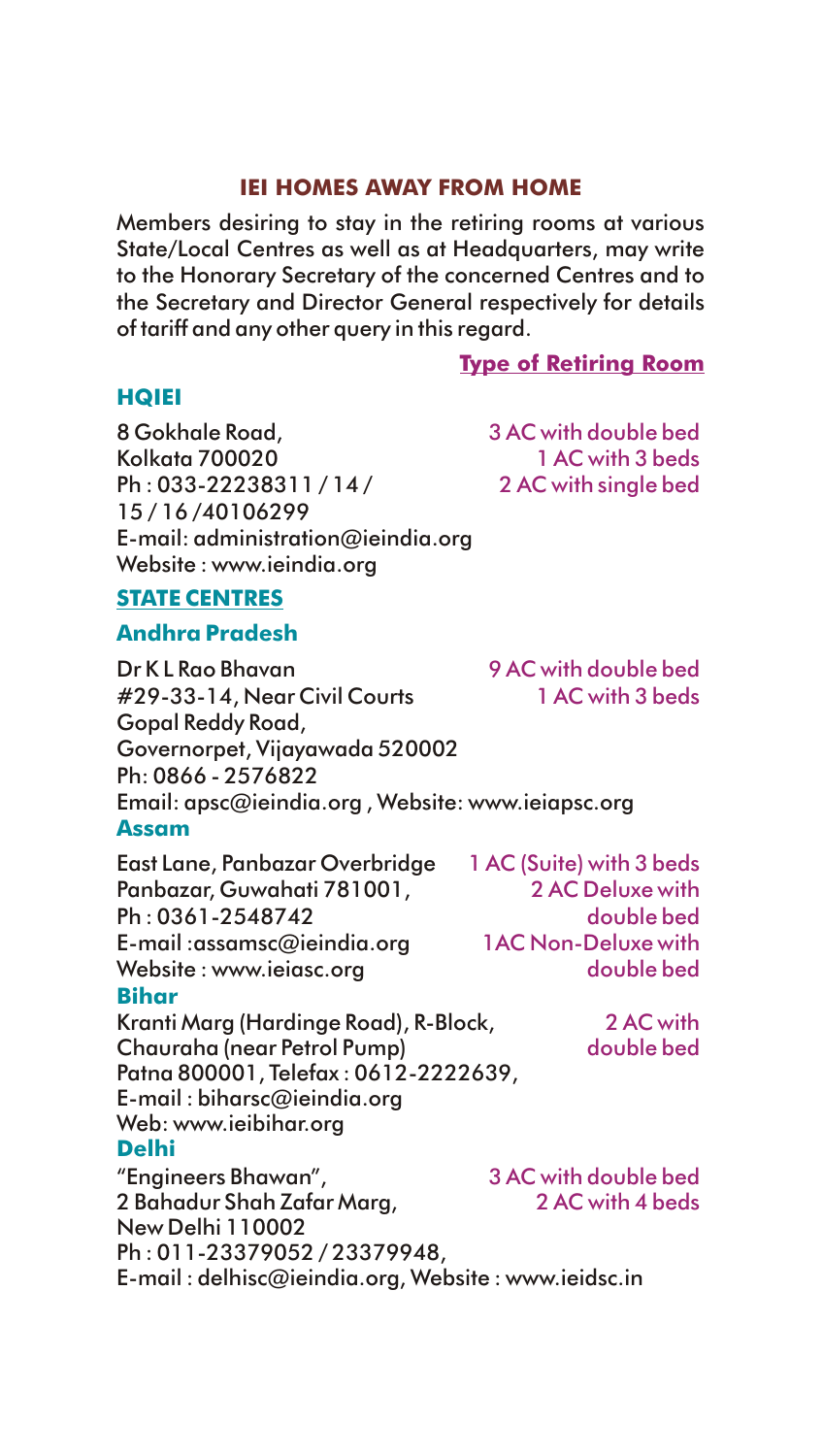# **Gujarat**

**Haryana** Bhaikaka Bhavan, Near Law Garden, Law College Road Ahmedabad 380006, Ph : 079-26400811 E-mail : gujaratsc@ieindia.org, Website : www.ieigsc.org E-13, Ashoka Nursery Kunjpura Road, Karnal 132001 Ph : 0184-2266176 5 AC with double bed 1 AC with double bed

**Himachal Pradesh** E-mail : haryanasc@ieindia.org

**Jharkhand** Engineers Bhawan, Nigam Vihar, Shimla 171002 Telefax : 0177-2623736, E-mail : hpsc@ieindia.org, Website: www.hpiei.org 4 Non-AC with double bed

Engineer Bhawan, Nepal Kothi Campus PO Doranda, Ranchi 834002 Ph : 0651-2491344, E-mail : jharkhandsc@ieindia.org, Website: www.ieijsc. org

# **Karnataka**

No.3, Dr B R Ambedkar Veedhi Bangalore 560001, Ph : 080-22264698, Telefax : 080-22256191, E-mail: karnatakasc@ieindia.org, Website: www.ieiksc.org 2 AC with double bed 7 Non-AC with double bed 1 Non-AC with single bed

# **Kerala**

**Madhya Pradesh** Visvesvaraya Bhavan, 1 AC with 4 beds Opposite Kanakakunnu Palace, Thiruvananthapuram 605033, Ph: 0471-2322991, Fax: 0471-2322992, E-mail: keralasc@ieindia.org; Web: www.ieitvm.org

Visvesvaraya Marg (Kasturba Hospital Road) PO : Habibganj, Bhopal 462024, Ph : 0755-2474572 / 2502987 E-mail : mpsc@ieindia.org, Website : www.mpsciei.org 2 Non-AC with 3 beds 1 Non-AC with double bed

3 AC with double bed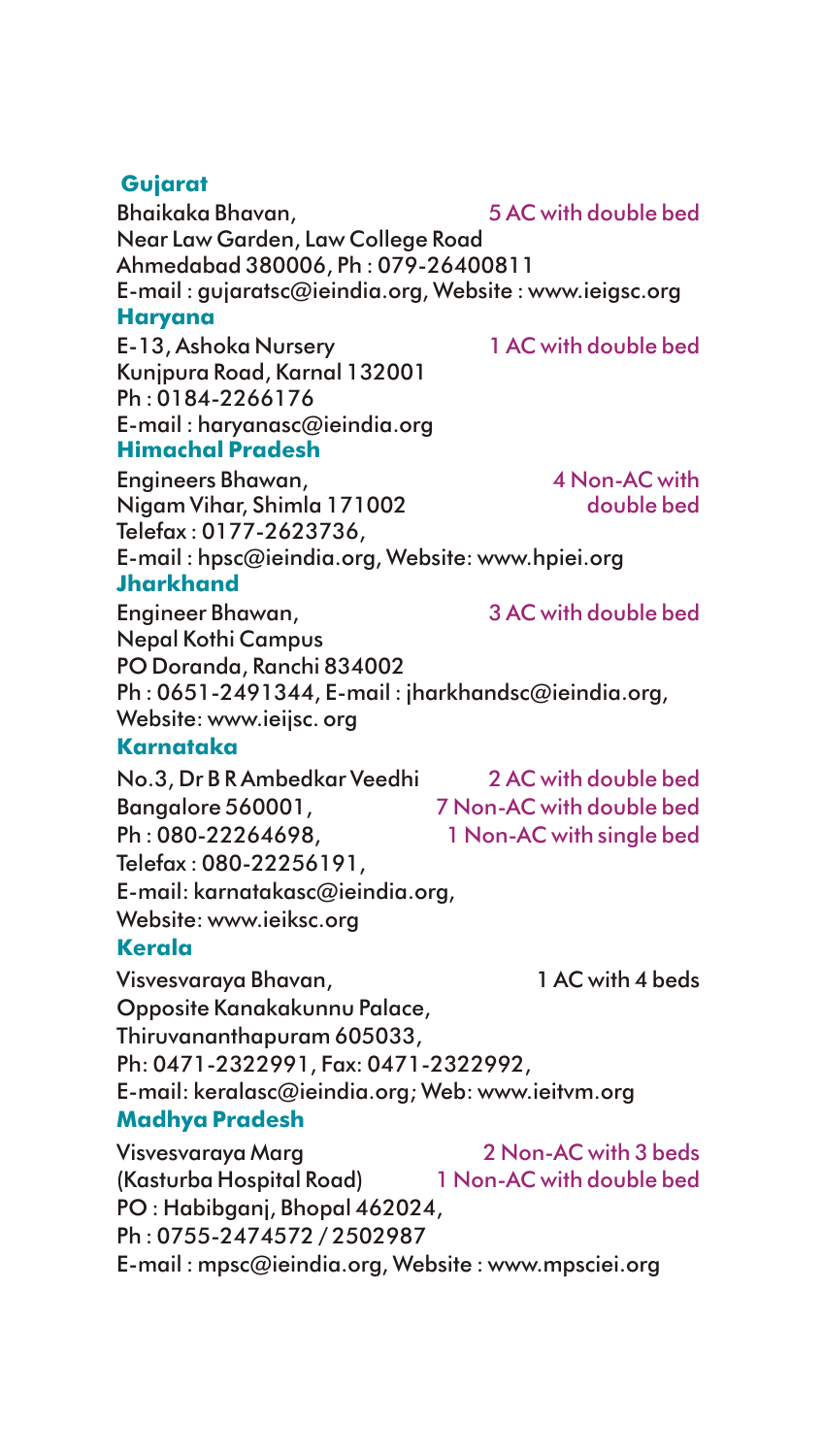# **Maharashtra**

**Odisha** 15 Haji Ali Park, K Khadye Marg Mahalakshmi, Mumbai 400034 Mob: 9820392726 Ph : 022-23643650 / 23542943 Fax : 022-23542942, E-mail : maharashtrasc@ieindia.org, Web : www.ieimaharashtra.org Sachivalaya Marg Unit-IV Bhubaneswar 751001,

**Punjab & Chandigarh** Ph : 0674-2390291, Telefax : 0674-2390630, E-mail : odishasc@ieindia.org, Website : www.ieiorissa.org

2 AC (VIP Suite) with double bed 1 AC (VIP Suite) with 4 beds 1 AC with (VIP Suite) with 3 beds 6 AC with double bed

2 AC with double bed 1 AC with 3 beds

Plot No.1-A, Engineers Bhawan, Madhya Marg, Sector 19-A Chandigarh 160019 Ph : 0172-2775418 E-mail :pcsc@ieindia.org, Website: www.ieichd.org

# **Rajasthan**

**Tamilnadu** Gandhi Nagar, Tonk Road, Jaipur 302015, Ph : 0141-2706327, Telefax : 0141-2700413 E-mail : rajasthansc@ieindia.org

1 AC (VIP Suite) with double bed 2 AC with 4 beds 2 AC with single bed

7 AC with double bed

1 AC with double bed 2 Non-AC with double bed

**Telangana** 19, Swami Sivananda Salai, Chepauk, Chennai 600005 Ph : 044-25360614 / 9962950333 E-mail : tnsc@ieindia.org, Website : www.ieitnsc.org 2 AC with double bed 1 AC with single bed 1 AC with 4 beds

6-2-910, "Visvesvaraya Bhavan" Khairatabad, Hyderabad 500004, Telangana, Ph: 040-23314969/ 23373087, E-mail: telanganasc@ieindia.org Website: www.ieitsc.org

5 AC with double bed 12 Non-AC with double bed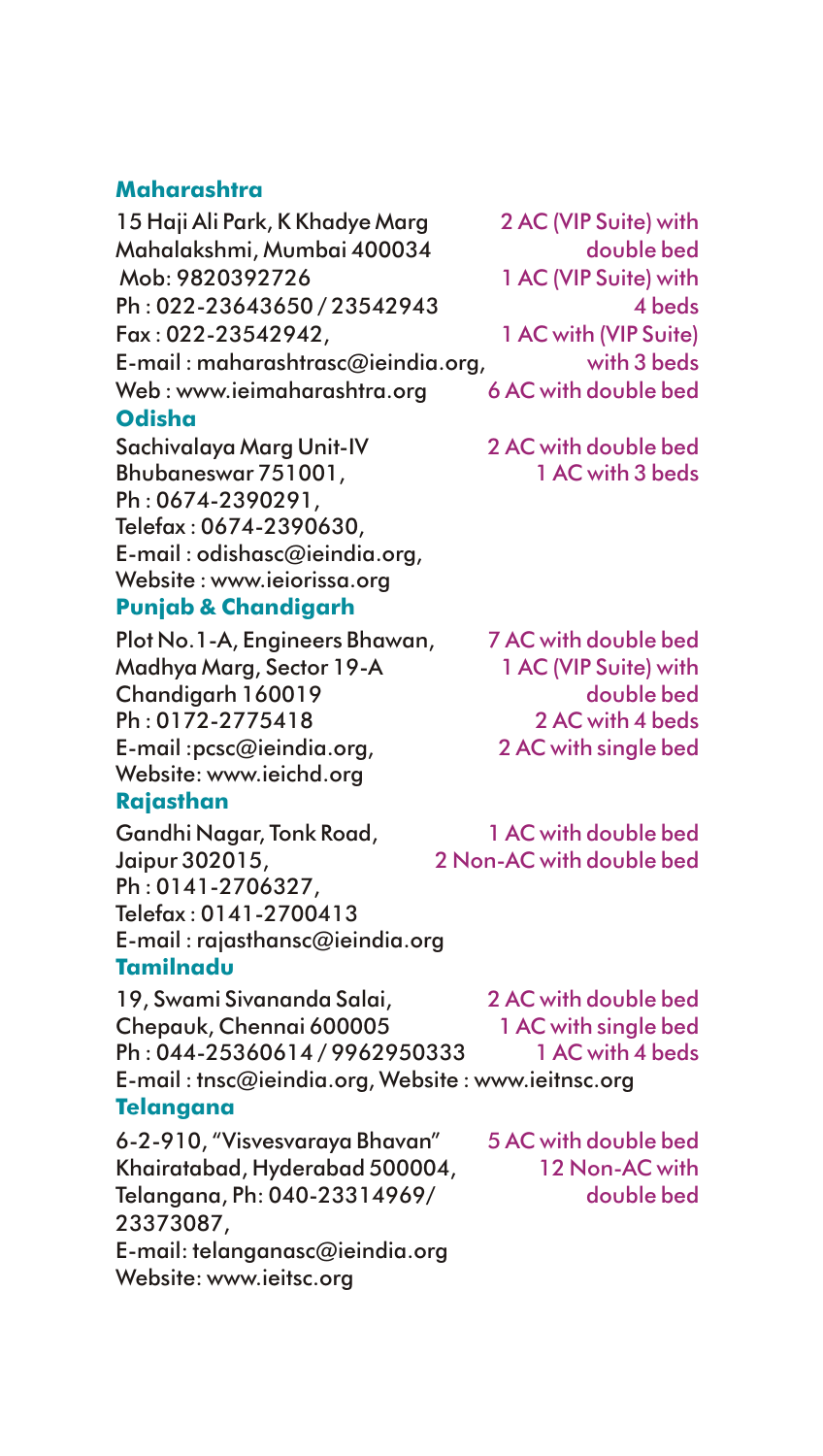# **Tripura**

**Uttarakhand** Pandit Nehru Complex (Near Tripura Housing & Construction Board), PO : Kunjaban, Agartala, Tripura West 799006 Telefax: 0381-2304700, Email: tripurasc@ieindia.org, Web: www.ieitripura.org 1 AC (Deluxe) with double bed 1 AC with double bed 1 Non-AC with double bed

Near ISBT Flyover, Saharanpur Road, 6 AC with double bed Dehradun 248002 Telefax : 0135-2641190 / 9412056431 E-mail : uttarakhandsc@ieindia.org, Website : www.ieiuksc.org 2 VIP double bed

# **Uttar Pradesh**

Engineers' Bhawan River Bank Colony, Lucknow 226018 Ph: 0522-2625322, E-mail : upsc@ieindia.org Website: www.ieiup.org.in 2 Non-AC with double bed 4 AC with double bed

# **LOCAL CENTRES**

# **Amravati**

Govt Polytechnic Premises, Opp Venus Plaza, Shegaon Naka, VMV Road, Amravati 444603, Ph : 9325444884, E-mail : amravatilc@ieindia.org, Website : www.ieiamt.org

# **Aurangabad**

Railway Station Road, Osmanpura, Beside Government Engineering College, Aurangabad 431005, Telefax: 0240-2325621, E-mail : aurangabadlc@ieindia.org

1 Non-AC with double bed

2 AC with double bed 1 Non-AC with double bed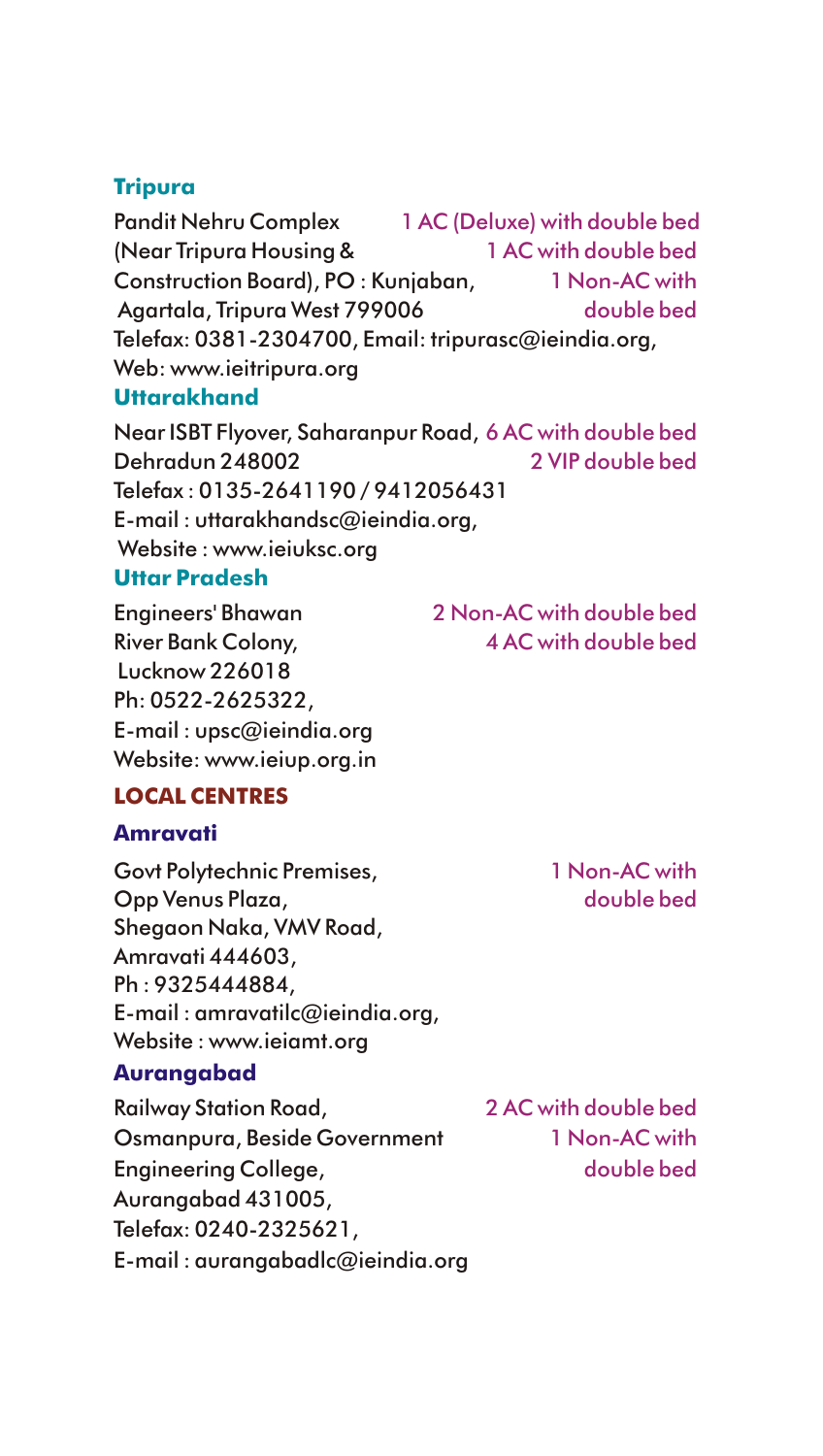### **Belapur**

**Belagavi** Plot No.106, Sector 15, CBD Belapur, Navi Mumbai 400614, Ph : 022-27579935, E-mail: belapurlc@ieindia.org, Website: www.ieibelapur.org

1 AC (Deluxe) with double 3 AC with 4 beds bed 1 Non-AC with 3 beds

Er S G Balekundry Marg, Shivabasava Nagar, Belagavi 590010 Ph : 0831-470258, Mob: 9141384358 E-mail : belagavilc@ieindia.org, Web: www.ieilcbelagavi.org 5 Non- AC with double bed

## **Bokaro Steel City**

Abhiyanta Bhawan, Sector V-A, Bokaro Steel City 827006, Ph: 06542-267227, E-mail: bokarolc@ieindia.org, Web: www.bokarolc.org

**Dharwad**

Balekundry Bhavan

2 AC with double bed 1 AC with 6 beds

1 AC with single bed

1 Non-AC with single bed

Sir M Visvesvaraya Road, D C Compound, Dharwad 580001 Ph : 0836-2742979, E-mail : dharwadlc@ieindia.org 5 Non-AC with double bed

# **Jabalpur**

**Jammu** Vishvesvaraya Marg, South Civil Lines, In front of Old RTO Office, Jabalpur 482001, Ph: 0761-2678929, E-mail: jabalpurlc@ieindia.org Institutional Complex, 4 AC with double bed 6 AC with double bed

Sector 3, Channi Himmat, Jammu 180015, Jammu & Kashmir Telefax : 0191-2462545, E-mail : jammulc@ieindia.org, Website: www.ieijammu.org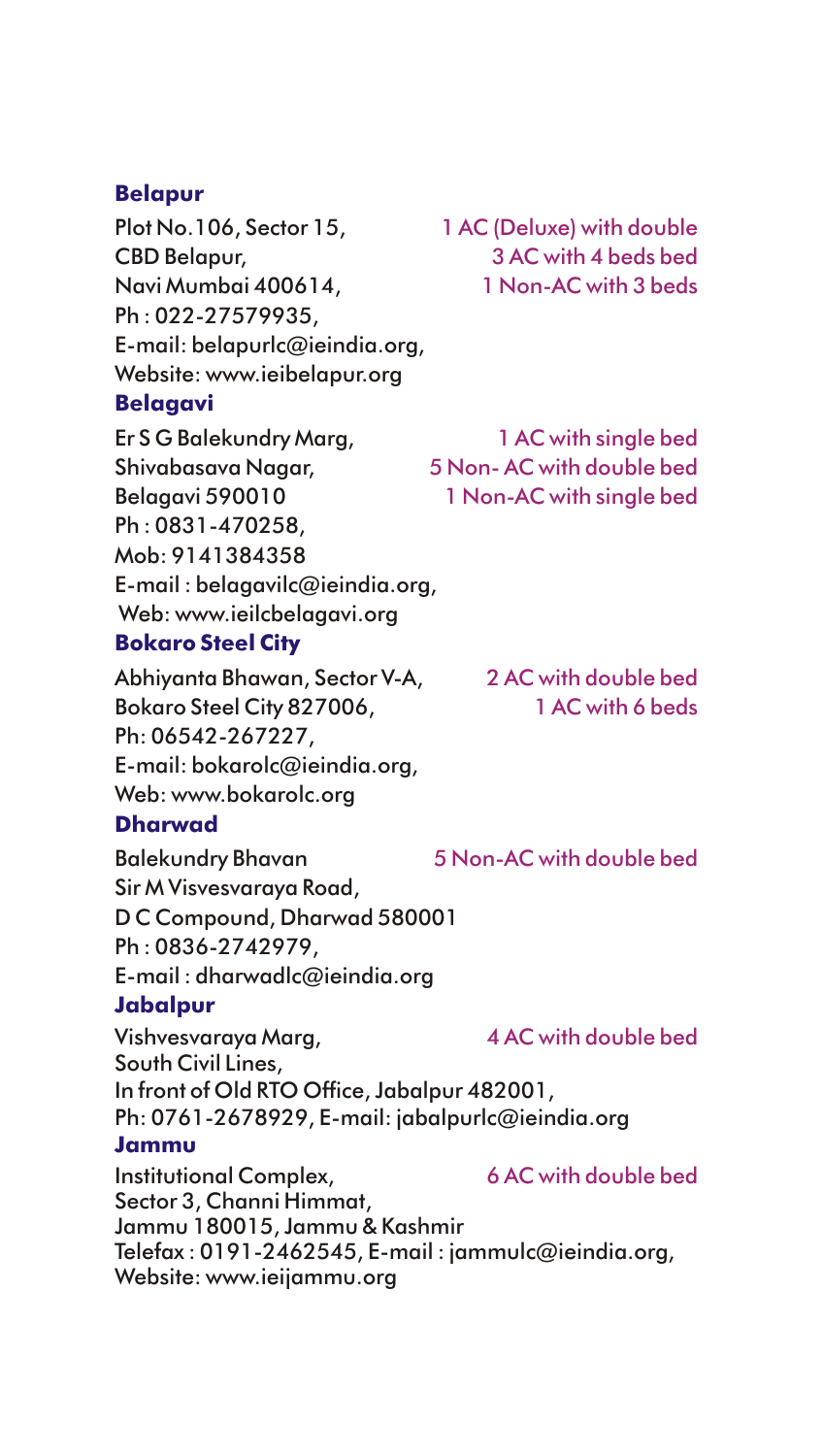# **Jamshedpur**

**Kadapa Kalaburagi Kanpur Kochi Kota Ludhiana** Subarnarekha Link Road, Sakchi, Jamshedpur 831001 Ph : 0657-2980316 E-mail :jamshedpurlc@ieindia.org A.P.H.B Colony, Kadapa 516004, Ph: 08562-245808, E-mail: kadapalc@ieindia.org Visvesvaraya Bhavan, Opp District Court, Court Road, Station Area, Kalaburagi 585102, Ph : 08472-229704, E-mail :kalaburagilc@ieindia.org Engineers Bhawan, HBTU Campus, 1 AC with double bed Nawabganj, Kanpur 208002 Telefax : 0512-2560034, E-mail : kanpurlc@ieindia.org, Website : www.ieikanpur.org IEI Bhavan, Government Homeo Hospital 2 Non-AC with double bed Road, Pullepady, PO: Kaloor, Kochi 682017 Ph : 0484-2403838 /2403993 E-mail : kochilc@ieindia.org; Website : www.ieikochi.org Engineers Bhawan, Near BSNL Office, Jhalawar Road, Kota 324005, Rajasthan Ph : 0744-2428250, E-mail : kotalc@ieindia.org Dugri Road, Near Maryland Palace, 1 AC with double bedLudhiana 141003, 2 AC with double bed 1 AC with double bed 2 Non-AC with 4 heds 1 Non-AC with double bed 5 AC with double bed 3 AC with double bed

Ph: 0161-4674010, 9855674010

E-mail:ludhianalc@ieindia.org, Website: www.ieillc.org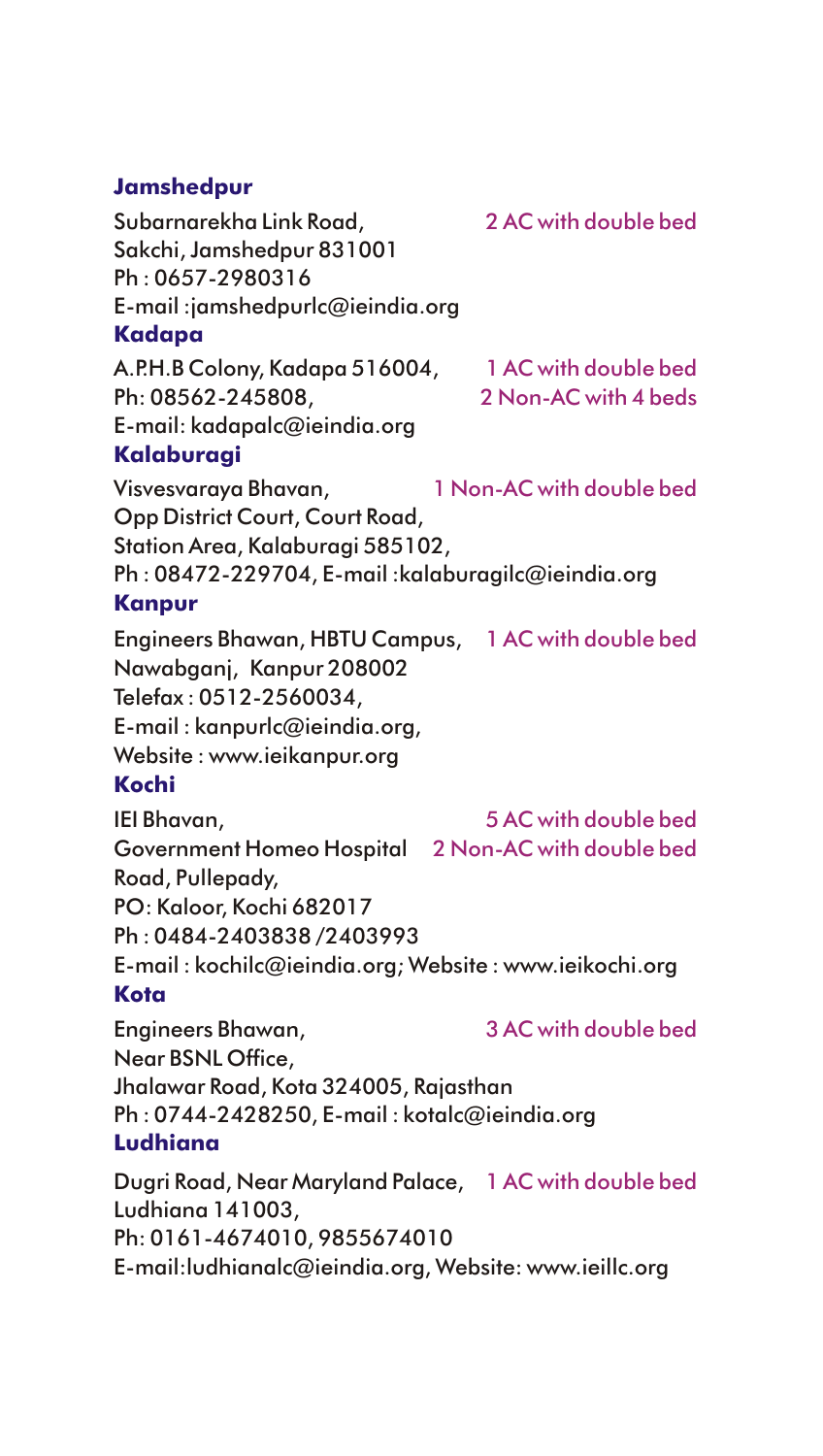## **Madurai**

**Mysore Nagpur Nashik Neyveli North Bengal** E r T M Jambulingam Bhavan, No.1, Vivekananda Nagar, 120 Feet Road, Surveyor Colony, K Pudur, Madurai 625007 Ph: 0452-4373067, E-mail: madurailc@ieindia.org Jhansi Lakshmi Bai Road, Next to MUDA, Opp Rotary School, Mysore 570005, Ph : 0821-2421168 / 4255820, Fax:0821-2421894, E -mail: mysorelc@ieindia.org, Web: www.ieimysore.org.in North Ambazari Road, Nagpur 440010 Ph : 0712-2525617 E-mail : nagpurlc@ieindia.org, PWD Campus, Sir Visvesvaraya Marg, Nashik 422002 Ph: 0253-2317701, 2582500 E-mail: nashiklc@ieindia.org; Website: www.iei-nashik.org The Institution Buildings, Block 17, Neyveli 607801 Dist Cuddalore, Tamilnadu Ph : 04142-252597, E-mail : neyvelilc@ieindia.org Engineers' House Jalpaiguri Government Engineering College Campus PO Jalpaiguri Government Engineering College 2 AC with double bed 2 AC with double bed 3 Non-AC with double bed 2 Non-AC with 3 beds 1 AC with double bed 1 Non-AC with single bed 1 AC with 4 beds 4 AC with double bed 2 Non-AC with double bed 1 Non-AC with 3 beds (Dormitory)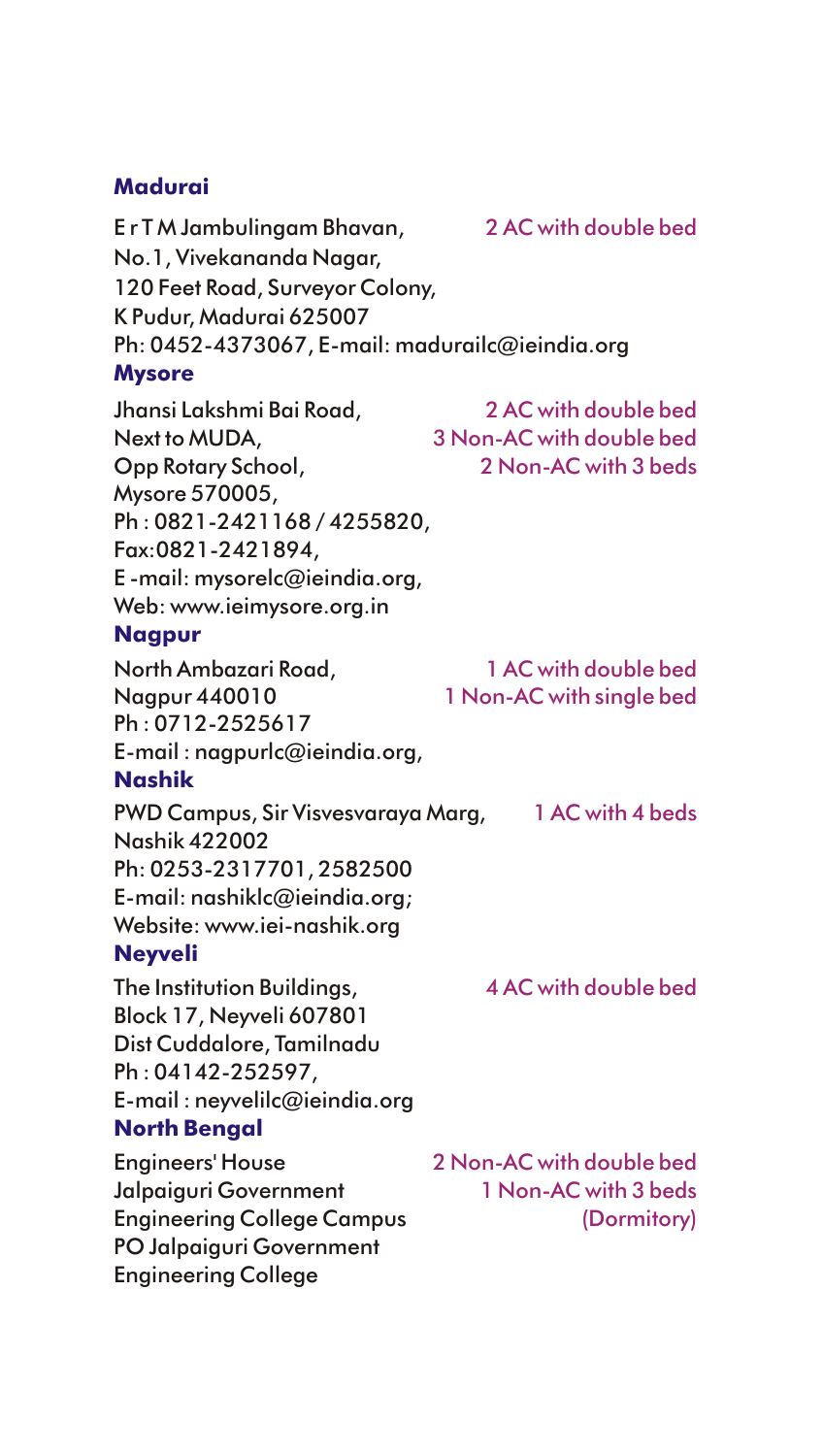Dist. Jalpaiguri, Pin 735102 Ph : 03561-255468, E-mail : nblc@ieindia.org, Web: www.ienblc.org **Rourkela**

National Institute of Technology Campus Roukela 769008, Odisha Ph: 0661-2472709, E-mail: rourkelalc@ieindia.org **Saurashtra**

B J VASOYA Bhavan, Jamnagar Road, Opp Village Ghanteshwar, Rajkot 360006, Mob: 9898812386, E-mail: saurashtralc@ieindia.org **Tirunelveli** 1 AC with double bed 1 Non-AC with 3 single beds (Dormitory)

3 AC with double bed

Einstein College of Engineering, Sir C V Raman Nagar, Seethaparpanallur, Tirunelveli 627012, Ph: 0462-2487111, Fax: 0462-2487112, Mob: 9489903804, E-mail: tirunelvelilc@ieindia.org, Web: www.ieitylc.com 1 AC with double bed

## **Tirupati**

SVU College of Engineering Campus, Tirupati 517502, Ph : 0877-2248594 E-mail : tirupatilc@ieindia.org **Tuticorin** 4 Non-AC with double bed

Plot No.13 & 14, Daniel Nagar, Korampallam, Tuticorin 628101 Mob: 9443471599 E-mail: tuticorinlc@ieindia.org **Udaipur** 2 Non-AC double bed

128, Hiran Magri, Sector 11, Opposite Central Excise, Near Seva Charitable Hospital, Udaipur 313002 Ph: 0294-2583702, E-mail: udaipurlc@ieindia.org Website: www.ieiudaipur.org 4 AC with double bed